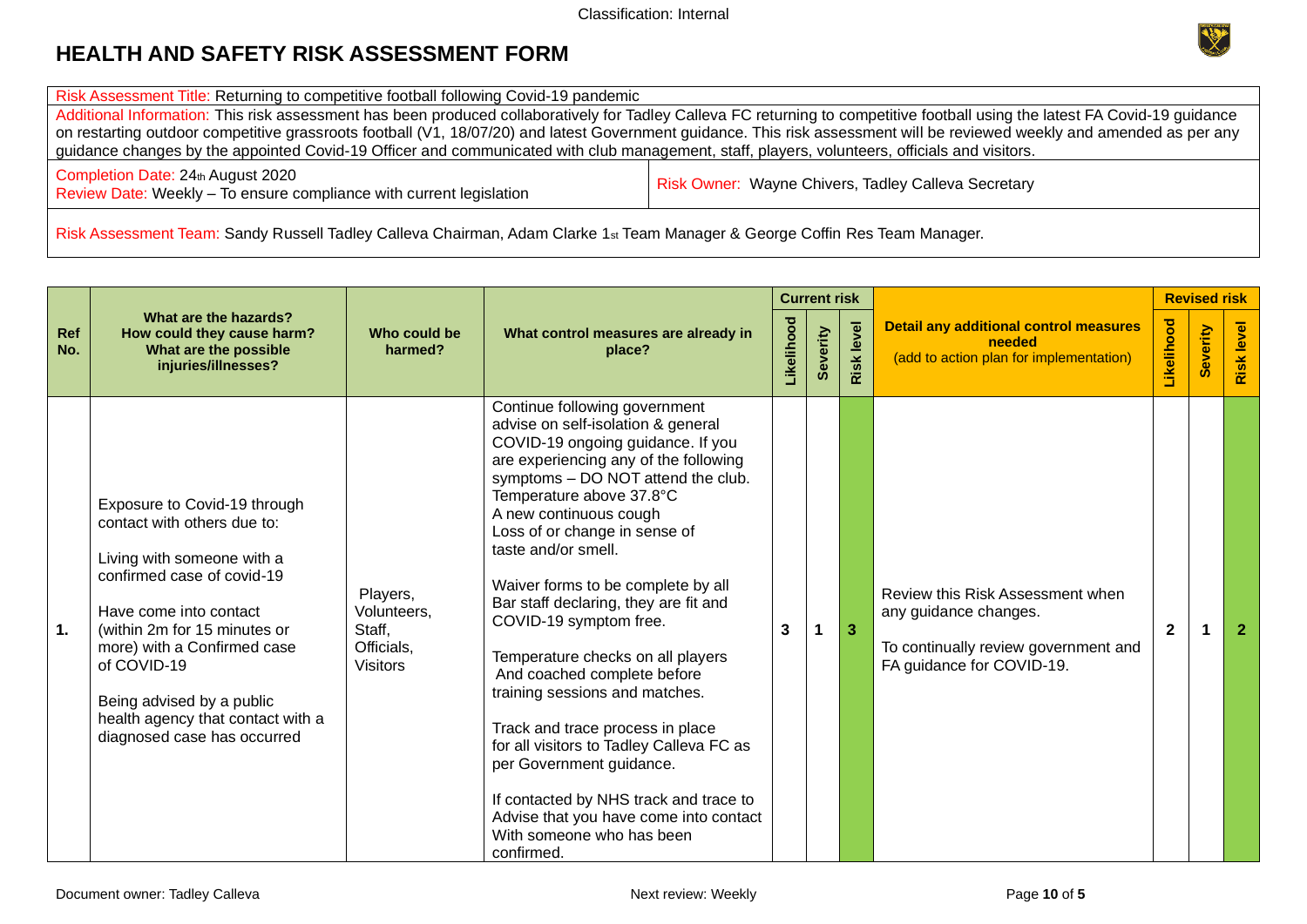

|    |                                                                                                                                                                             |                                                                    | To have Covid-19, you must self-isolate<br>And not return to the club until you<br>have been confirmed as clear.                                                                                                                                                                                                                                                                                                                                                                                                                                                                                                                                                                                                                                                                                 |   |   |                |                                                    |                         |   |                |
|----|-----------------------------------------------------------------------------------------------------------------------------------------------------------------------------|--------------------------------------------------------------------|--------------------------------------------------------------------------------------------------------------------------------------------------------------------------------------------------------------------------------------------------------------------------------------------------------------------------------------------------------------------------------------------------------------------------------------------------------------------------------------------------------------------------------------------------------------------------------------------------------------------------------------------------------------------------------------------------------------------------------------------------------------------------------------------------|---|---|----------------|----------------------------------------------------|-------------------------|---|----------------|
|    |                                                                                                                                                                             |                                                                    | All visitors to the club should follow<br>Good hygiene measures at all times<br>prior to and after visiting Tadley Calleva<br><b>FC</b>                                                                                                                                                                                                                                                                                                                                                                                                                                                                                                                                                                                                                                                          |   |   |                |                                                    |                         |   |                |
| 2. | Transmission and spread of<br>COVID-19 whilst visiting<br><b>Tadley Calleva FC</b><br>Not following current social<br>distancing guidance before,<br>during and after match | Players,<br>Volunteers,<br>Staff,<br>Officials,<br><b>Visitors</b> | Safety brief including clubhouse<br>safe systems will be given to visiting<br>teams ahead of scheduled match<br>and delivered to players and coaches<br>before each training session and<br>match.<br>Covid-19 officer will deliver verbal<br>Safety brief to all staff and volunteers<br>On match days<br>Club volunteers & staff to receive<br>safety brief to include social distancing<br>Club Covid-19 officer to oversee /<br>supervise control measures to<br>ensure compliance and effectiveness.<br>Clear signage and one-way<br>barriered systems in place in and<br>around the club house.<br>Doors and windows will be kept open<br>where possible to ensure ventilation<br>Floor markings indicating two meters<br>in potential pinch point areas such as<br>toilet and bar queues. | 3 | 1 | $\overline{3}$ | Additional signage required for one-<br>way system | 3                       | 1 | 3              |
|    | Transmission and spread of                                                                                                                                                  | Players,<br>Volunteers,                                            | Safety brief before each bar shift to<br>Include reminders of the importance<br>of washing and sanitising hands in<br>accordance to Government advice.                                                                                                                                                                                                                                                                                                                                                                                                                                                                                                                                                                                                                                           |   |   |                | Process required for managing stocks               | $\overline{\mathbf{2}}$ |   | $\overline{2}$ |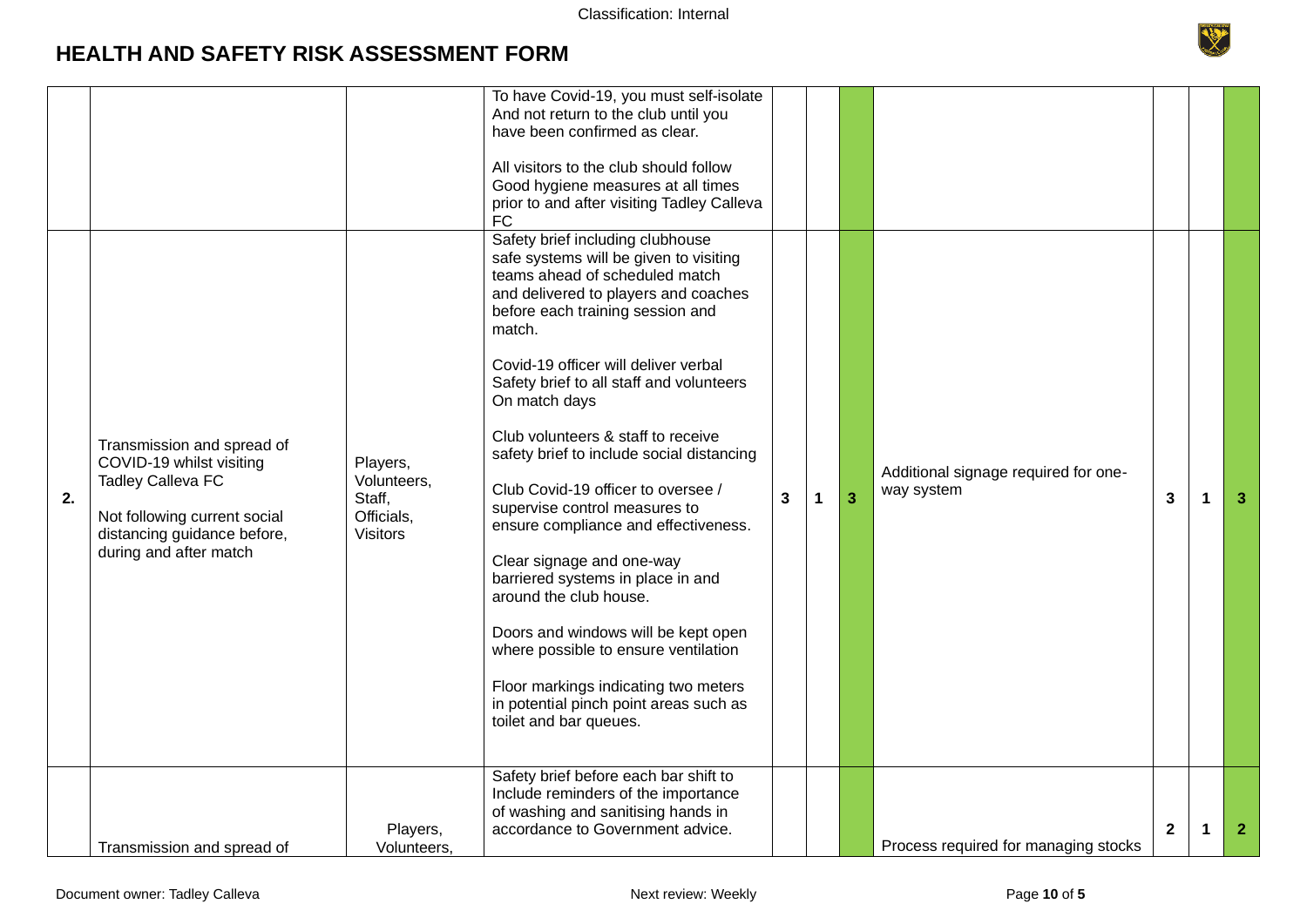

| 3. | COVID-19 whilst visiting Tadley<br>Calleva FC<br>Poor Hygiene<br>$\bullet$                                                 | Staff,<br>Officials,<br><b>Visitors</b>                            | Staff must wash sanitise their hands<br>before a shift<br>Hand soap and sanitiser stations<br>are in various locations around the<br>clubhouse.<br>Regular cleaning regime in place<br>Throw away paper towels for drying<br>hands.<br>Protective screens on bar area<br>Refuse bins inside and outside<br>Clear signage for toilets and washing /<br>sanitising facilities<br>Club Covid-19 officer to oversee /<br>supervise control measures to<br>ensure compliance and effectiveness                                                                                  | $\mathbf{3}$ | 1 | 3            | for soap, sanitiser and paper towels<br>Hygiene standards posters for<br>washing hands and coughing<br>etiquette |  |  |
|----|----------------------------------------------------------------------------------------------------------------------------|--------------------------------------------------------------------|----------------------------------------------------------------------------------------------------------------------------------------------------------------------------------------------------------------------------------------------------------------------------------------------------------------------------------------------------------------------------------------------------------------------------------------------------------------------------------------------------------------------------------------------------------------------------|--------------|---|--------------|------------------------------------------------------------------------------------------------------------------|--|--|
| 4  | Transmission and spread of<br>COVID-19 whilst visiting Tadley<br>Calleva FC<br>Food and drink preparation /<br>consumption | Players,<br>Volunteers,<br>Staff,<br>Officials,<br><b>Visitors</b> | Drinks from the bar will be served in<br>single use cups only, No glass or<br>ceramics.<br>Serving of cooked food will be at the<br>managers desecration and supply,<br>storage, preparation and service will<br>follow Government standards<br>All preparation and service surfaces<br>will be cleaned regularly with anti-<br>bacteria solution<br>Masks and gloves are available for bar<br>staff, it is at their discretion if they want<br>to use them.<br>Club Covid-19 officer to oversee /<br>supervise control measures to<br>ensure compliance and effectiveness | $\mathbf{2}$ | 1 | $\mathbf{2}$ |                                                                                                                  |  |  |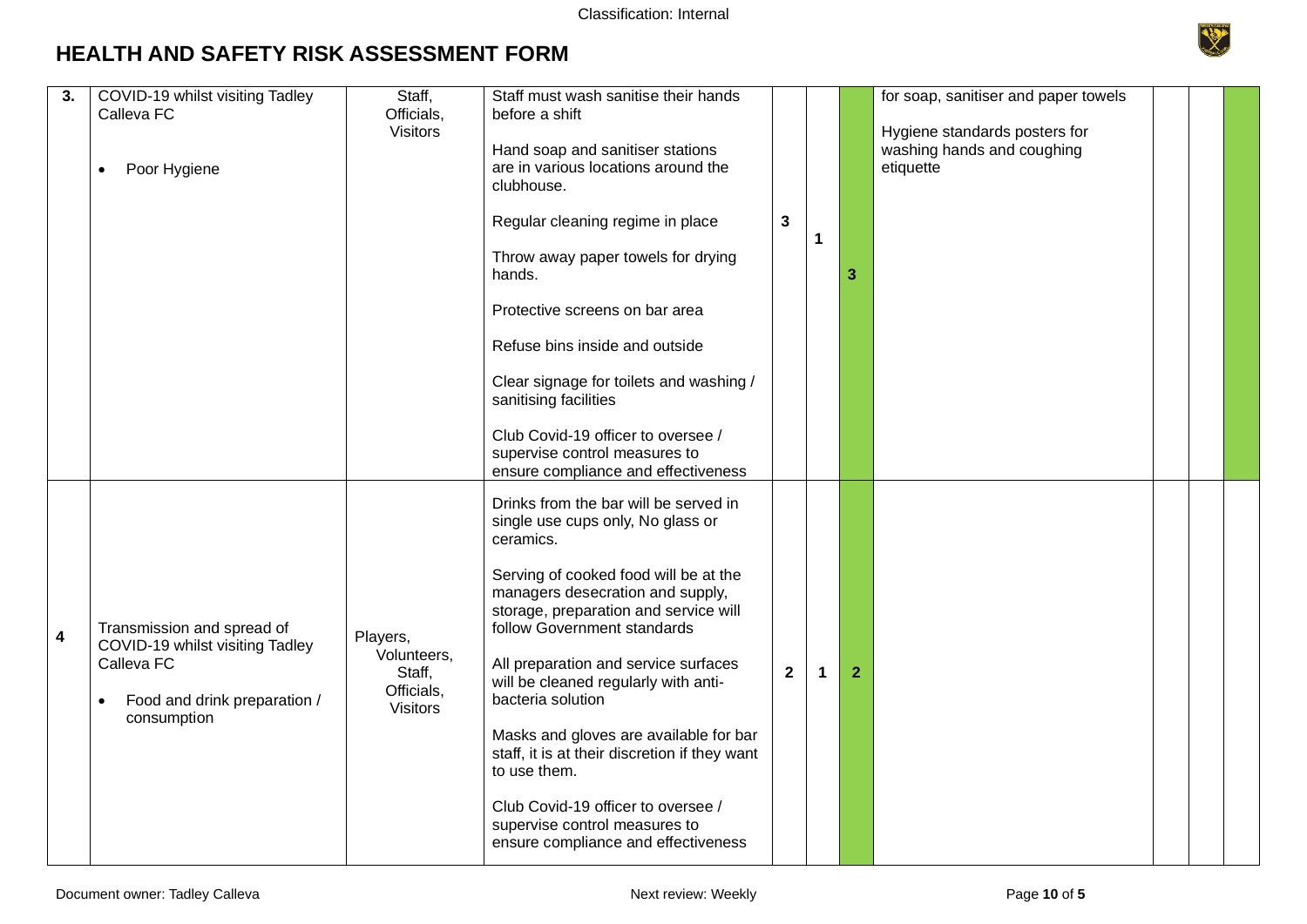

| 5. | Transmission and spread of<br>COVID-19 whilst visiting Tadley<br>Calleva FC<br><b>Contaminated Surfaces</b><br>Keeping facilities and<br>equipment clean | Players,<br>Volunteers,<br>Staff,<br>Officials,<br><b>Visitors</b> | Any equipment used in the bar will be cle<br>securely stored after each use.<br>Shared water bottles aren't permitted,<br>all players are encouraged to bring<br>their own $-$ no sharing!<br>Regular clubhouse cleaning regime in<br>place which includes, toilets, bar,<br>changing rooms and showers, doors<br>and handrails. With rota and record log,<br>completed. | 3 | -3 | Produce cleaning logs for bar and<br>toilets<br>Produce cleaning responsibilities for<br>contracted cleaner outlining areas<br>that need to be cleaned and with what<br>products. Is the cleaner allergic to any<br>products?<br>Does the cleaner need training?<br>Bar staff should also have her<br>responsibilities written down and any<br>training / allergy requirements<br>addressed.<br>Control of substances hazardous to<br>health assessment (COSHH) | $\mathbf{2}$ | $\overline{2}$ |
|----|----------------------------------------------------------------------------------------------------------------------------------------------------------|--------------------------------------------------------------------|--------------------------------------------------------------------------------------------------------------------------------------------------------------------------------------------------------------------------------------------------------------------------------------------------------------------------------------------------------------------------|---|----|-----------------------------------------------------------------------------------------------------------------------------------------------------------------------------------------------------------------------------------------------------------------------------------------------------------------------------------------------------------------------------------------------------------------------------------------------------------------|--------------|----------------|
| 6. | Transmission and spread of<br>COVID-19 whilst playing an<br>organised away fixture<br>Travelling<br>Unfamiliar surroundings                              | Players,<br>Staff                                                  | Players and coaches will be briefed on<br>visiting club safety procedures and<br>clubhouse facilities during safety brief.<br>Car sharing should be limited to the<br>same small groups.<br>Good ventilation and face masks are<br>advised.                                                                                                                              | 3 | 3  |                                                                                                                                                                                                                                                                                                                                                                                                                                                                 |              |                |
| 7. | Confirmed case of Covid-19<br>within the Tadley Calleva FC<br>Team.                                                                                      | Players,<br>Volunteers,<br>Staff,<br>Officials,<br><b>Visitors</b> | Track and Trace procedure<br>Follow Government guidance on<br>confirmed cases                                                                                                                                                                                                                                                                                            | 3 | 3  |                                                                                                                                                                                                                                                                                                                                                                                                                                                                 |              |                |

#### **Risk Owner [mandatory] - I have overall responsibility for the risk assessment. I understand and accept the risks and how they are being managed.**

| Name: Wayne Chivers | <b>Secretary</b><br>Position: | Signature: W. Chwers | 24/08/2020<br>Date: |
|---------------------|-------------------------------|----------------------|---------------------|
|                     |                               |                      |                     |

**Additional Manager Acknowledgement** [optional] - I understand and accept the risks and how they are being managed, relevant to my area of control.

| Name <sup>.</sup><br><b>Russell</b><br>Sandv | rman<br>osition<br>narن | Russell<br>sandv<br>чашк | 2020<br>Date:<br><b>77.</b> |  |
|----------------------------------------------|-------------------------|--------------------------|-----------------------------|--|
|----------------------------------------------|-------------------------|--------------------------|-----------------------------|--|